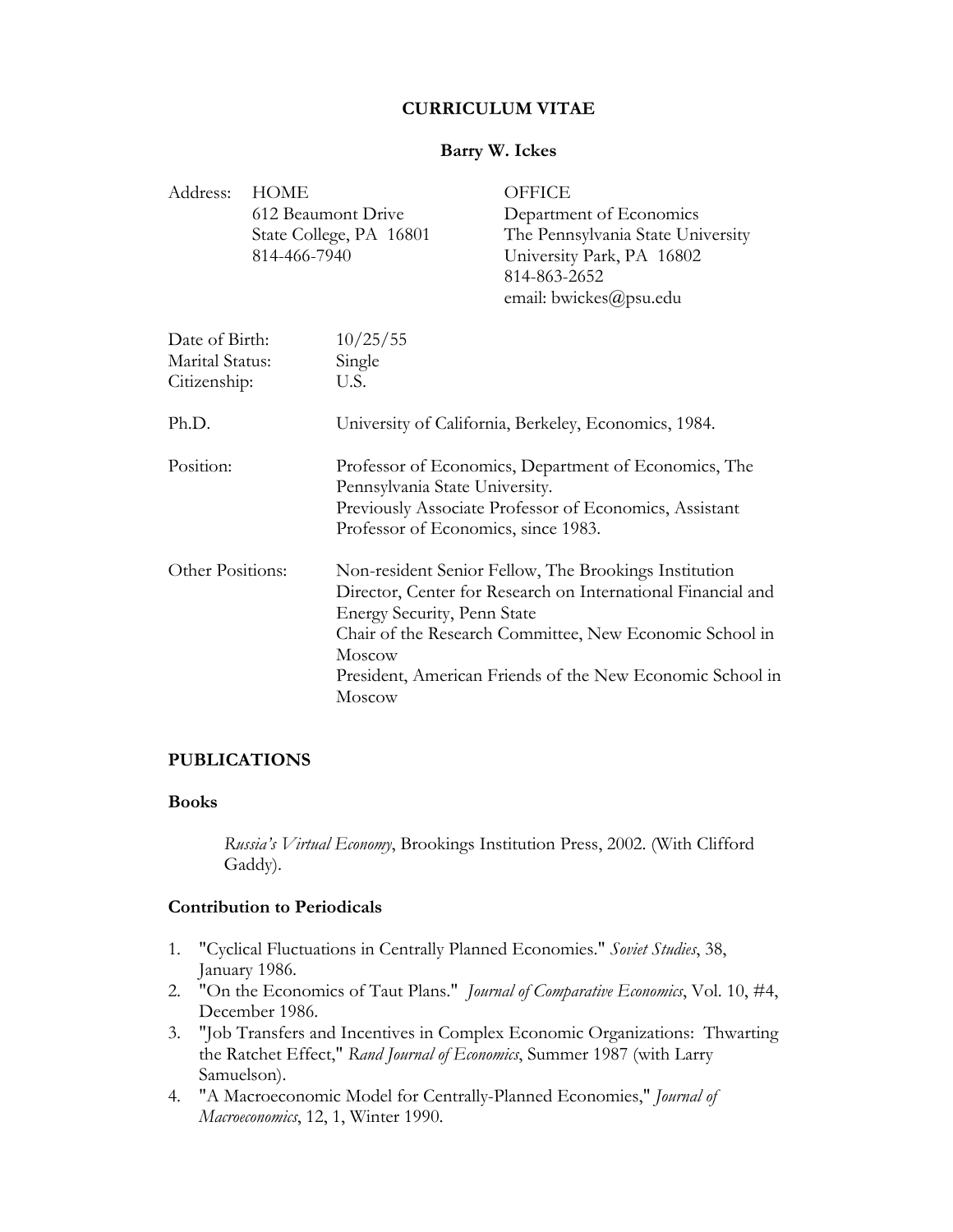- 5. "To Innovate or Not to Innovate: Incentives for Innovation in Hierarchies," *American Economic Review*, 80, 5, December 1990 (with James Dearden and Larry Samuelson).
- 6. "Obstacles to Economics Reform of Socialism: An Institutional Choice Approach," *ANNALS, American Association of Political and Social Science*, 507, January 1990: 53-64.
- 7. "Do Socialist Countries Share a Common Business Cycle?" *Review of Economics and Statistics, Statistics*, LXXII, 3, August 1990: 397-405.
- 8. "Inflation Stabilization in Reforming Socialist Economies: The Myth of the Monetary Overhang," *Comparative Economic Studies*, XXXIII, 2, Summer, 1991 (with John H. Cochrane).
- 9. "The Creation of Credit Markets: The Forgotten Foundation of a Successful Transition," *Orbis*, vol 36, no. 3, Summer 1992 (reprinted in V. Tismaneanu and P. Clauson, eds., *Uprooting Leninism, Cultivating Liberty,* Philadelphia, Foreign Policy Research Institute, 1992) (with Randi Ryterman).
- 10. "Tax Implementation Issues in the Transition From a Planned Economy," *Public Finance/Finances Publiques*, 47, 1992: 384-399 (with Joel Slemrod).
- 11. "The Interenterprise Arrears Crisis in Russia," *Post-Soviet Affairs (formerly Soviet Economy*), 8: 4, October-December, 1992 (with Randi Ryterman).
- 12. "International Business Cycles," American *Economic Review*, 83, 3, June 1993 (with Shaghil Ahmed, Ping Wang, and Sam Yoo).
- 13. "Roadblock to Economic Reform: Interenterprise Debt and the Transition to Markets," *Post-Soviet Affairs (formerly Soviet Economy*), vol 9: 3, July-September, 1993 (with Randi Ryterman).
- 14. "Departures from the Ruble Zone: The Implications of Adopting Independent Currencies," *The World Economy*, vol 17, 3, May 1994 (with Linda Goldberg and Randi Ryterman).
- 15. "Inflation in Russia: Lessons For Reformers," *Voprosi Ekonomiki*, March 1995 (in Russian).
- 16. "Comment on Aslund-Boone-Johnson," *Brookings Papers on Economic Activity*, 1, 1996: 298-305.
- 17. "Observations on the Use of Law in Russian Enterprises," *Post-Soviet Affairs (formerly Soviet Economy*), vol. 13, 1, Jan-March, 1997: 19-41. (with Kathie Hendley, Peter Murrell, and Randi Ryterman).
- 18. "End of the Tunnel? The Effects of Financial Stabilization in Russia," *Post-Soviet Affairs (formerly Soviet Economy*), vol. 13, 2, April-June, 1997:105-133. (with Peter Murrell and Randi Ryterman).
- 19. "Russia's Virtual Economy," *Foreign Affairs*, 77, 5, September/October 1998: 53- 67. (With Clifford Gaddy).
- 20. "What Went Wrong: Russia's Virtual Economy," *Analysis of Current Events*, vol. 10, no. 9-10, September/October 1998. (With Clifford Gaddy).
- 21. "A Simple Four-Sector Model of Russia's Virtual Economy," *Post-Soviet Geography and Economics*, vol. XXXX, 2, March 1999: 79-97. (With Clifford Gaddy).
- 22. "Getting Realistic About Russia," *Brookings Review*, vol. 17, 1, Winter 1999: 44-48. (With Clifford Gaddy).
- 23. "A Model of Russia's 'Virtual Economy,'" *Review of Economic Design* (with Richard Ericson), vol. 6, 2, September 2001: 185-214.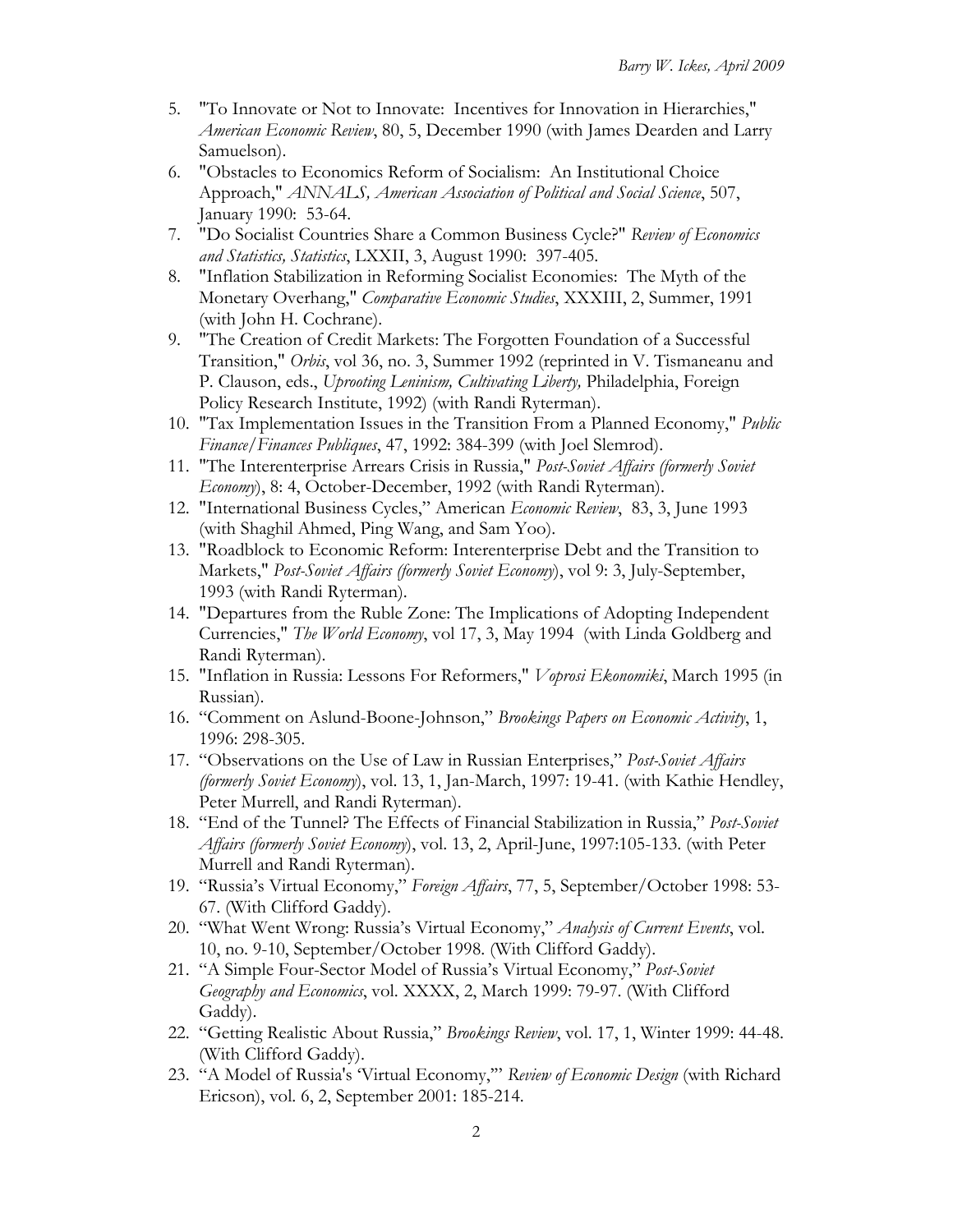- 24. "The Russian Economy in 2003," *Post Soviet Affairs*, 2004.
- 25. "Economic Pathology and Comparative Economics: Presidential Address, ACES, *Comparative Economic Systems,* 2005, 47, 503-519.
- 26. "Resource Rents and the Russian Economy," *Eurasian Geography and Economics*, 46, 8, 2005; 559-583. (with Clifford Gaddy).
- 27. "The Political Economy of Structural Change in Russia," (with Gur Ofer) *European Journal of Political Economy¸* vol., 22, issue 2, June 2006: 409-434.
- 28. "Russia's Declining Oil Production: Managing Price Risk and Rent Addiction," *Eurasian Geography and Economics*, 50, 1, 2009; 1-13. (with Clifford Gaddy).
- 29. "Putin's Third Way," *The National Interest*, January/February 2009.

#### **Contributions to Books**

- 1. "Incentives, Possibility Theorems and Progress in Economic Theory." Chapter 10 in *Microeconomic Theory*. ed. Larry Samuelson, Boston: Kluwer-Nijhoff 1986, pp. 235-242.
- 2. "Cyclical Fluctuations in Centrally-Planned Economies: Some Cross-Country Considerations," in C. Frateschi, ed., *Fluctuations and Cycles in Socialist Economies*. Avebury, 1989.
- 3. "The Theory of the Firm Under Capitalism and Socialism," *Optimal Decisions in Market and Planned Economies*, R. Quandt and D. Triska, eds., Westview Press, 1990.
- 4. "Savings in Eastern Europe and the Soviet Union," A. Heertje, ed., *World Savings*, Basil Blackwell, 1993.
- 5. "The Dilemma of Privatization," in J. Serafin ed., *The New Europe After Communism*. Westview Press, 1994
- 6. "The Political Economy of Introducing New Currencies in the former Soviet Union," in B. Crawford, *Markets, States and Democracy: The Political Economy of Post-Communist Transformation*. Westview Press, 1994 (with Linda Goldberg and Randi Ryterman).
- 7. "Financial Underdevelopment and Macroeconomic Stabilization in Russia," in Gerard Caprio, David Folkerts-Landau, and Timothy Lane, eds., *Building Sound Finance in Emerging Market Economies*, IMF-World Bank, 1994 (with Randi Ryterman).
- 8. "Stabilization and Privatization in Russia: An Attempt at Perspective," in USAF, *Privatization in Russia*, Institute for National Security Studies, November 1994.
- 9. "From Enterprise to Firm: Notes for a Theory of the Enterprise in Transition," in Robert Campbell and Andrzej Brzeski eds., *Issues in the Transformation of Centrally Planned Economies: Essays in Honor of Gregory Grossman*, Westview Press, 1994 (with Randi Ryterman). Reprinted in *Voprosi Ekonomiki*, August 1994.
- 10. "Macroeconomics and Russia," in Edward Lazear, ed., *Lesson of Economic Reform in Eastern Europe and the Former Soviet Union*, Hoover Institution Press, 1995 (with John H. Cochrane).
- 11. "Dimensions of Transition in Russia," in Brigitte Granville and Peter Oppenheimer, eds., *The Russian Economy in the 1990's*, Oxford University Press,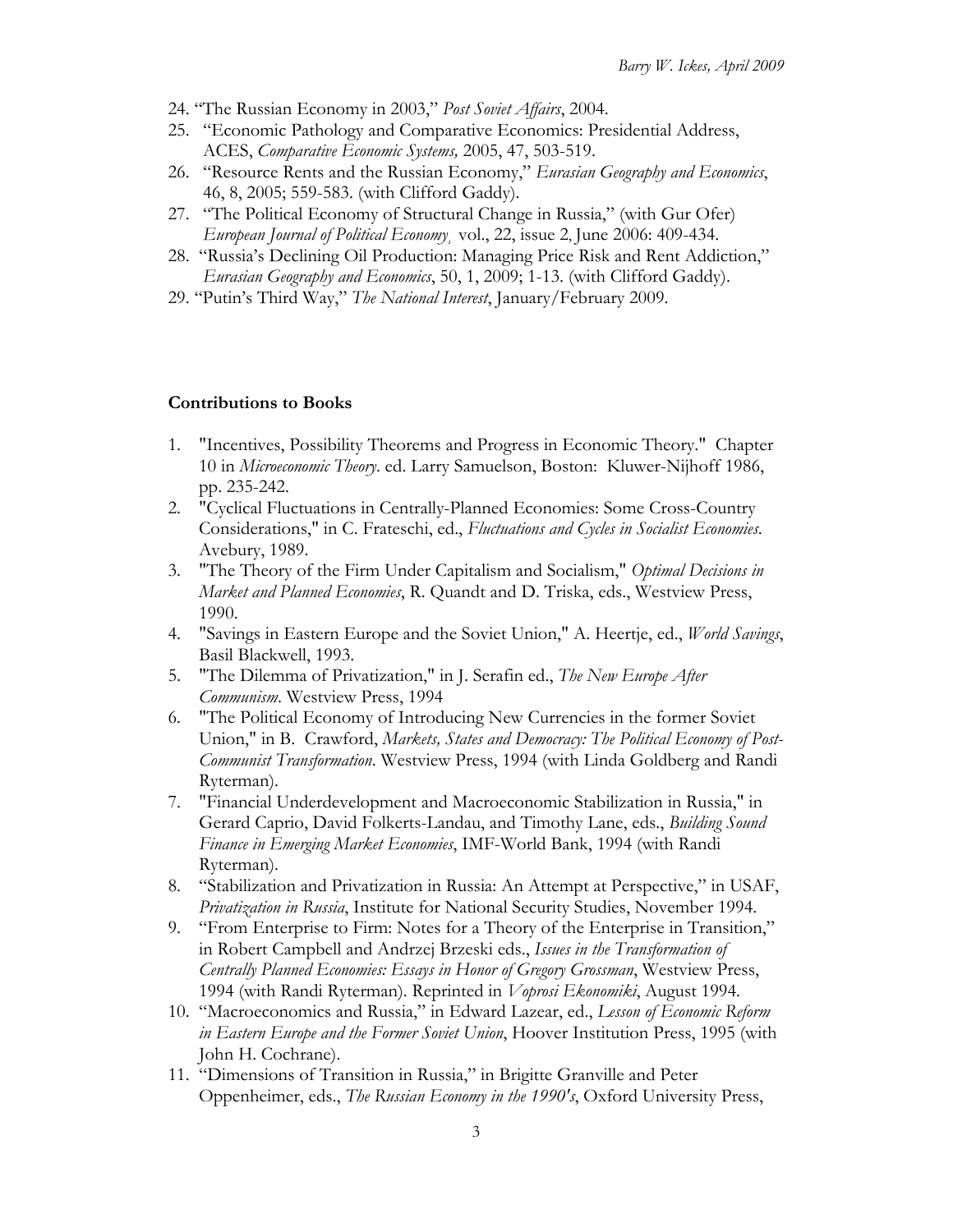2001.

- 12. "Remonetizing the Russian Economy," in H. G. Broadman, Ed., *Russian Enterpise Reform: Policies to Further the Transition*, The World Bank, Washington, DC, November 1998 (with Kathryn Hendley and Randi Ryterman).
- 13. "Barter in Russia," in Paul Seabright, ed., *The Vanishing Ruble*: *Barter and Currency Substitution in Post-Soviet Societies*, Cambridge University Press, November 2000 (with Sergei Guriev).
- 14. "Stability and Disorder: An Evolutionary Analysis of the Virtual Economy," in Victoria Bonnell and George Breslauer, editors, *Russia in the New Century: Stability or Disorder*, Westview, 2001 (with Clifford Gaddy).
- 15. "Microeconomic Aspects of Economic Growth in Eastern Europe and the Former Soviet Union, 1950-2000," in Randall Filer, ed., *Growth and Transition,*  Oxford University Press, forthcoming (with Sergei Guriev).
- 16. An Evolutionary Analysis of Russia's Virtual Economy," in M. Cuddy and R. Gekker, eds., *Institutional Change in Transition Economies,*" Burlington, VT, Ashgate, 2002 (with Clifford Gaddy).
- 17. "Central and Eastern Europe: Economic Developments, Reforms, and Geography," in Peter Cornelius, editor, *The Global Competitiveness Report, 2002- 2003*, Oxford University Press, 2003 (with Juergen von Hagen and Julia Traistaru).
- 18. "Evolution and Transition," in N. Campos and J. Fidrmuc, eds., *Political Economy of Transition and Development*, Boston, Kluwer, 2003.
- 19. "The Political-Economy Trap and Economic Reform in Russia," in M. Lundahl, ed., *The Political Economy of Policy Reform Failure*, Routledge, 2005: 197-218.
- 20. "The Output Fall in Transition," in *The New Palgrave Dictionary of Economics,* 2nd edition, edited by Steven Durlauf and Larry Blume, Palgrave Macmillan, forthcoming, May 2008.
- 21. "Barter in Transition," in *The New Palgrave Dictionary of Economics,* 2nd edition, edited by Steven Durlauf and Larry Blume, Palgrave Macmillan, forthcoming, May 2008.
- 22. "The Political Economy of Policy Reform," *Princeton Encyclopedia of the World Economy*," Princeton University Press, 2009, 909-916.

#### Book Reviews

| Review of Maital and Lipnowski, "Macroeconomic Conflict and Social           |
|------------------------------------------------------------------------------|
| Institutions," Journal of Comparative Economics, 1986.                       |
| Review of Amman and Cooper, "Technical Progress and Soviet Economic          |
| Development," in Southern Economic Journal, January 1988.                    |
| Review of Desai, "The Soviet Economy," in Southern Economic Journal, January |
| 1989.                                                                        |
| Review of Hewett, "Reforming the Soviet Economy," in the Southern Economic   |
| Journal, October 1989.                                                       |
| Review of Roland, "The Economics of Transition," Journal of International    |
| Economics, 2002.                                                             |
| Review of Frye, "Brokers and Bureaucrats," Slavic Review, 2002.              |
| Review of Marin and Schnitzer, "Contracts and Trade in Transition: The       |
|                                                                              |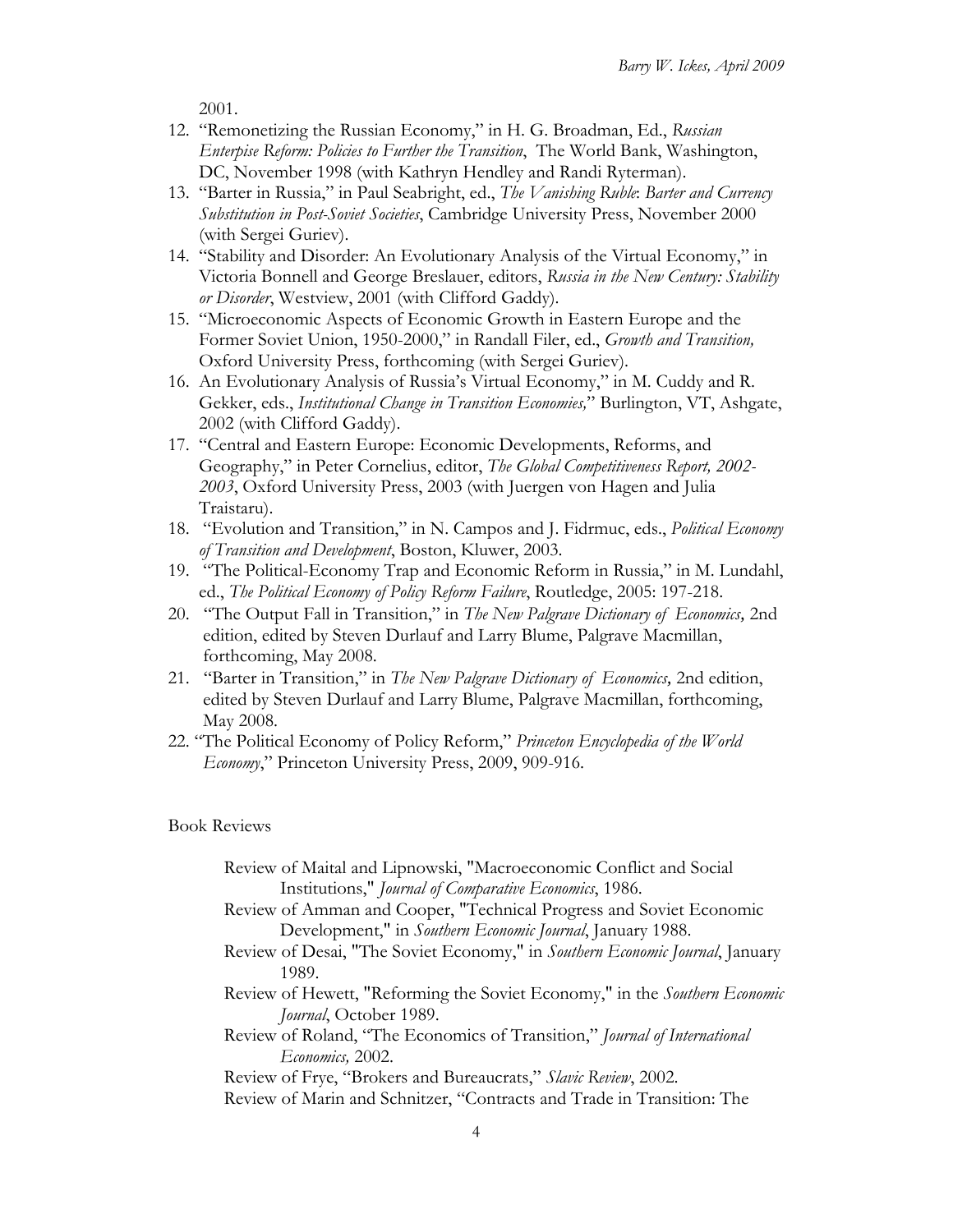Resurgence of Barter," *Journal of Economic Literature*, September 2003. Review of Allen, "Farm to Factory," *Economics of Transition,* 12, 4, December 2004.

#### **Working Papers**

 "Market-Impeding Federalism," (with Clifford Gaddy) "Reputation and the Soft-Budget Constraint," (with Alexei Deviatov)

#### **Other Academic and Consulting Activities**

Visiting Professor, Nankai University, Tianjin, China, 1987. Visiting Assistant Professor, Department of Economics, University of Michigan, 1991. Visiting Associate Professor, Department of Economics, University of Pittsburgh, 1992. Consultant, The World Bank, 1992-1994. Visiting Scholar, Research Department, International Monetary Fund, 1992, 1993. Research Associate, International Institute for Applied Systems Analysis, Director of the Project on Research and Development Management in the Russian Transition, 1993-4. Visiting Scholar, RAND/UCLA Center for Soviet Studies, 1993. Visiting Professor, New Economic School, Moscow, Russian Federation, 1993- 1997. Visiting Professor and Academic Coordinator, New Economic School, Moscow, Russian Federation, 1994. Member, Advisory Board, Central European and Eurasia, National Research Council, 1992-3. Member, Board of Trustees, National Council for Soviet and East European Research, 1994-1999. Executive Committee, Board of Directors, National Council for Soviet and East European Research, 1996-. Vice Chair, Board of Directors, National Council for Soviet and East European Research, 1997-. Elected to the Executive Committee, Association for Comparative Economic Studies, 1995. Editorial Board, *Comparative Economic Studies*, 1996-. Editorial Board, *Slavic Review*, 2001-2006. Member, International Advisory Board of the New Economic School, 1995-. Consultant, Organization of Economic Cooperation and Development, 1994-95. Director of Research, The New Economic School, 1996-present. Member, Board of Directors of the New Economic School, 2004-present. Research Fellow, Davidson Institute of the University of Michigan, 1997-. Visiting Professor, Hebrew University, 1998. Visiting Research Professor, Davidson Institute of the University of Michigan, 1998, 2000. American Editor, *Economic Systems*, 1998-2003.